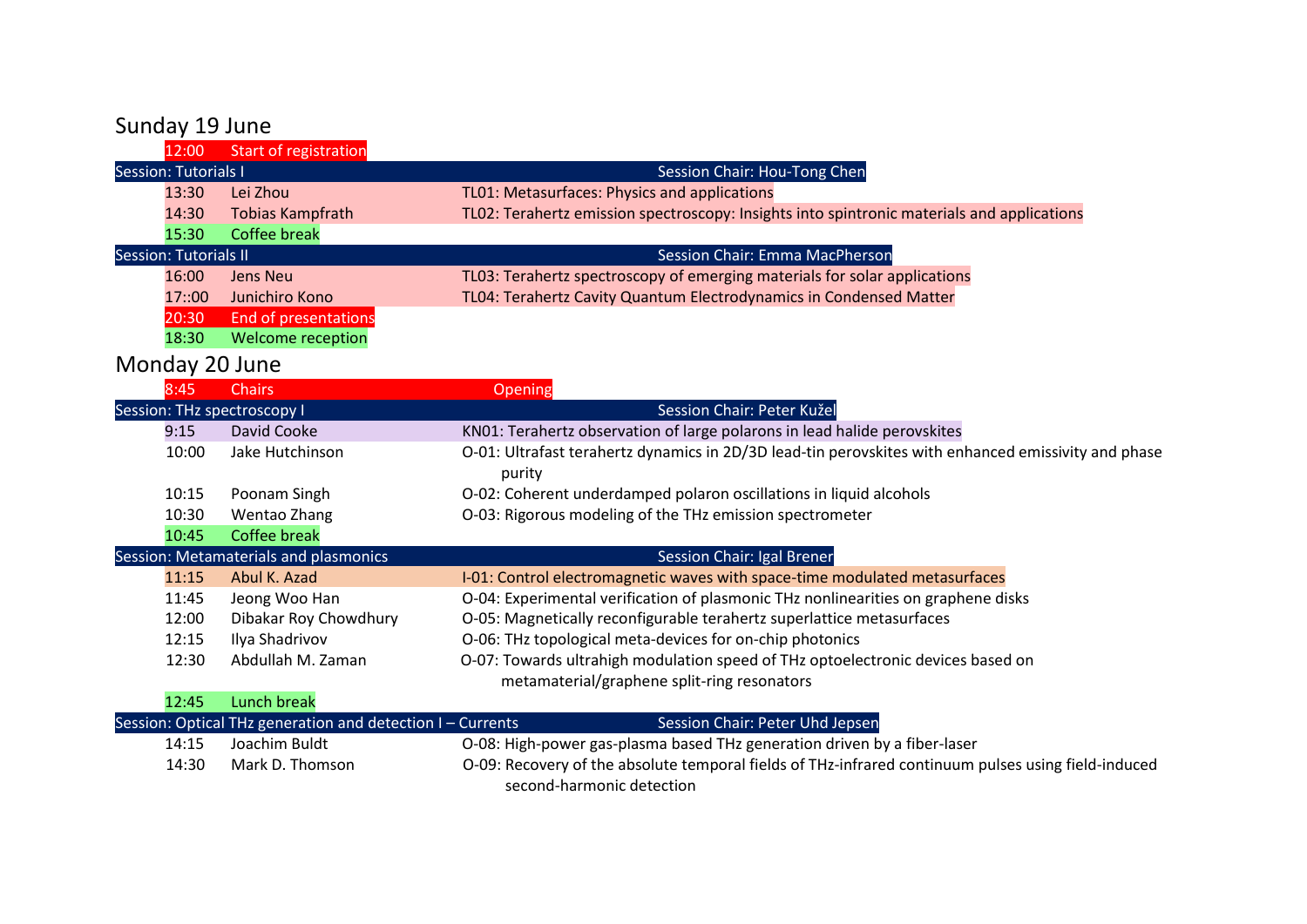| 14:45 | Guo-Qian Liao                                          | O-10: Extreme THz radiation from relativistic laser plasmas                                                                         |
|-------|--------------------------------------------------------|-------------------------------------------------------------------------------------------------------------------------------------|
| 15:00 | Xavier Ropagnol                                        | O-11: Generation of intense THz pulses with tunable elliptical polarization                                                         |
| 15:15 | Justas Deveikis                                        | O-12: Controllable generation of azimuthal and radial THz beams using multi-pixel photoconductive<br>emitters                       |
| 15:30 | Igal Brener                                            | O-13: Ultra-low noise THz photoconductive metasurface detectors                                                                     |
| 15:45 | <b>Coffee break</b>                                    |                                                                                                                                     |
| 16:15 | Shaojie Liu                                            | O-14: Enhanced spintronic THz emission by plasmonic nanostructures                                                                  |
| 16:30 | Peiyan Li                                              | O-15: Magnetic-field free THz emission from two-dimensional ferromagnet and antiferromagnet<br>heterostructures at room temperature |
| 16:45 | Benedikt Limbacher                                     | O-16: Terahertz single-pixel & single-shot object recognition                                                                       |
|       | Session: Applications in nanomaterial characterization | Session Chair: Michael Först                                                                                                        |
| 17:00 | Petr Kužel                                             | O-17: Band bending in GaAs nanobars revealed by near- and far-field terahertz photoconductivity<br>measurements                     |
| 17:15 | Alexej Pashkin                                         | O-18: High electron mobility in strained core/shell nanowires revealed by optical pump - THz probe<br>spectroscopy                  |
| 17:30 | Jacob A. Spies                                         | O-19: Time-resolved THz spectroelectrochemistry and complementary techniques provide insight into<br>electron transfer processes    |
| 17:45 | <b>End of presentations</b>                            |                                                                                                                                     |

## Tuesday 21 June

|       | Session: THz spectroscopy II - Novel methods | <b>Session Chair: Jens Neu</b>                                                                                   |
|-------|----------------------------------------------|------------------------------------------------------------------------------------------------------------------|
| 9:00  | Leonardo Viti                                | I-02: THz detection with 2D materials                                                                            |
| 9:30  | Sharly Fleischer                             | O-20: Direct, spatially localized detection of THz-induced orientation dynamics of gas phase molecular<br>rotors |
| 9:45  | Diyar Talbayev                               | O-21: Time-domain THz superoscillations for superspectroscopy                                                    |
| 10:00 | <b>Edward Butler-Caddle</b>                  | O-22: THz photoconductivity dynamics of semiconductors from sub-nanosecond to millisecond timescales             |
| 10:15 | Mathias Hedegaard Kristensen                 | O-23: Classification of THz reflection spectra using machine learning algorithms                                 |
| 10:30 | Lucy Hale                                    | O-24: The role of surface nonlinearity in THz generation from GaAs metasurfaces                                  |
| 10:45 | <b>Coffee break</b>                          |                                                                                                                  |
|       | Session: Communication                       | Session Chair: Abdul K. Azad                                                                                     |
| 11:15 | Daniel Mittleman                             | O-25: Conformal leaky-wave antennas for THz wireless communications                                              |
| 11:30 | David Rohrbach                               | O-26: A broadband dispersion-free THz waveguide platform featuring field-enhancement                             |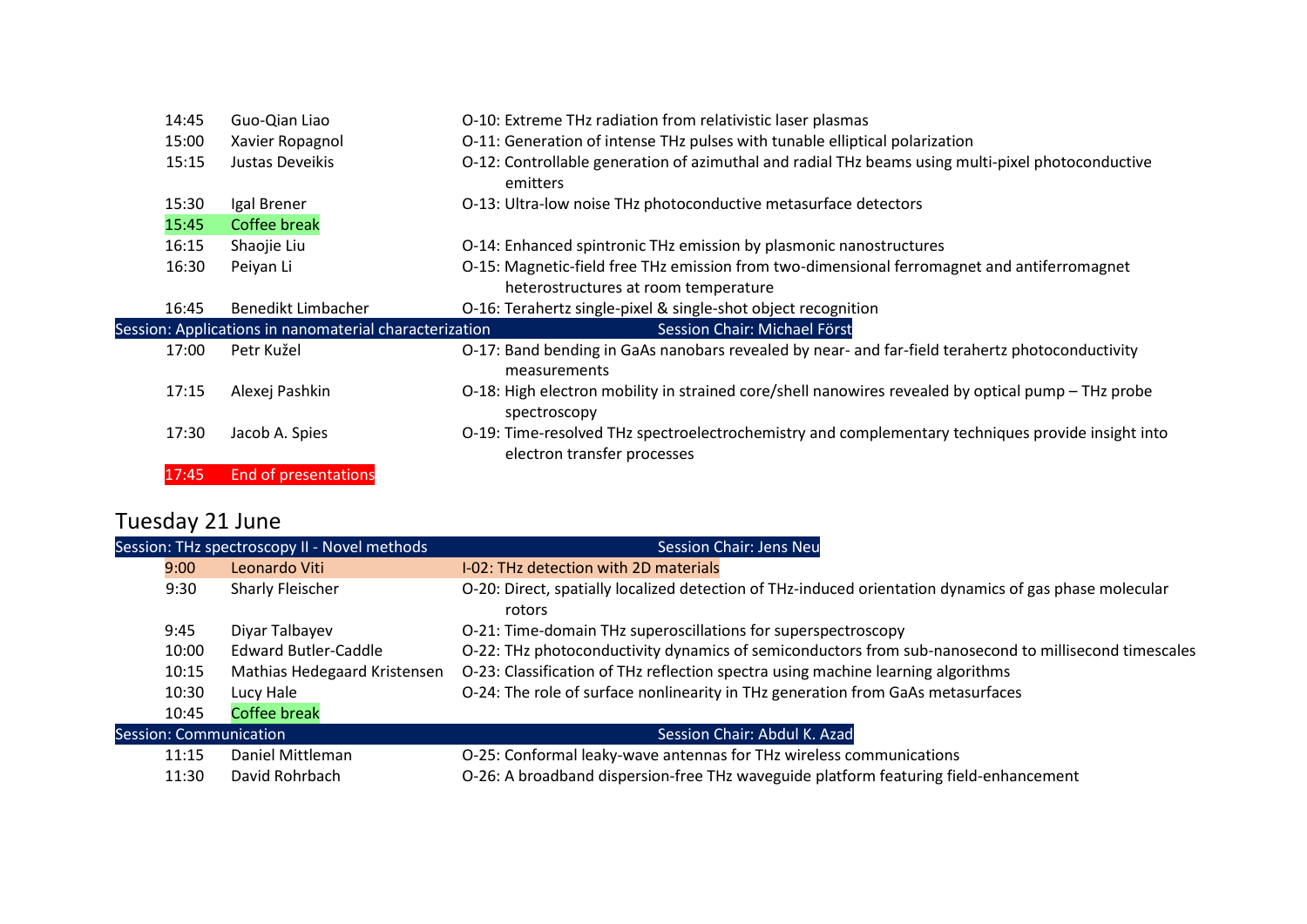| 11:45 | Fatima Taleb                                           | O-27: The effect of the complex geometries of building materials on scattering properties for the design<br>of THz communication channels |
|-------|--------------------------------------------------------|-------------------------------------------------------------------------------------------------------------------------------------------|
| 12:00 | Joel Edouard Nkeck                                     | O-28: Parallel generation and modulation of THz pulse trains                                                                              |
| 12:15 | Hichem Guerboukha                                      | O-29: Jamming vulnerabilities in THz wireless communications                                                                              |
| 12:30 | <b>Lunch break</b>                                     |                                                                                                                                           |
|       | Session: High-field THz physics and nonlinear optics I | Session Chair: Koichiro Tanaka                                                                                                            |
| 14:00 | Hynek Němec                                            | I-03: Nonlinear terahertz conductivity in semiconductor nanobars: Semiclassical calculations                                              |
| 14:30 | Martin J. Cross                                        | O-30: Discriminating THz-frequency nonlinear optical processes in ZnTe with two-dimensional<br>spectroscopy                               |
| 14:45 | Seamus O'Hara                                          | O-31: Reconstruction of effective Hamiltonian of holes in bulk GaAs                                                                       |
| 15:00 | Josef Riepl                                            | O-32: Field-resolved high-order nonlinearities in a free-running terahertz semiconductor laser<br>(semiconductors)                        |
| 15:15 | Rokas Jutas                                            | O-33: Direct sub-ps electro-absorption modulation in colloidal quantum dots driven by THz field                                           |
| 15:30 | Stephan Winnerl                                        | O-34: Pump-induced terahertz anisotropy in graphene                                                                                       |
| 15:45 | <b>Coffee break</b>                                    |                                                                                                                                           |
|       | Session: Applications in biology and medicine          | Session Chair: Martina Havenith                                                                                                           |
| 16:15 | <b>Emma MacPherson</b>                                 | I-04: In vivo THz ellipsometry of human skin: Breakthroughs and next steps                                                                |
| 16:45 | <b>Enrique Castro-Camus</b>                            | O-35: THz imaging of the feet reveals evidence of the underlying neurological mechanism of hydration<br>depletion in diabetics            |
| 17:00 | Jochen Taiber                                          | O-36: Analysing the influence of the stomatal activity on the drying process of Arabidopsis thaliana using<br>THz spectroscopy            |
| 17:15 | <b>Poster session I</b>                                |                                                                                                                                           |
| 19:15 | <b>End of presentations</b>                            |                                                                                                                                           |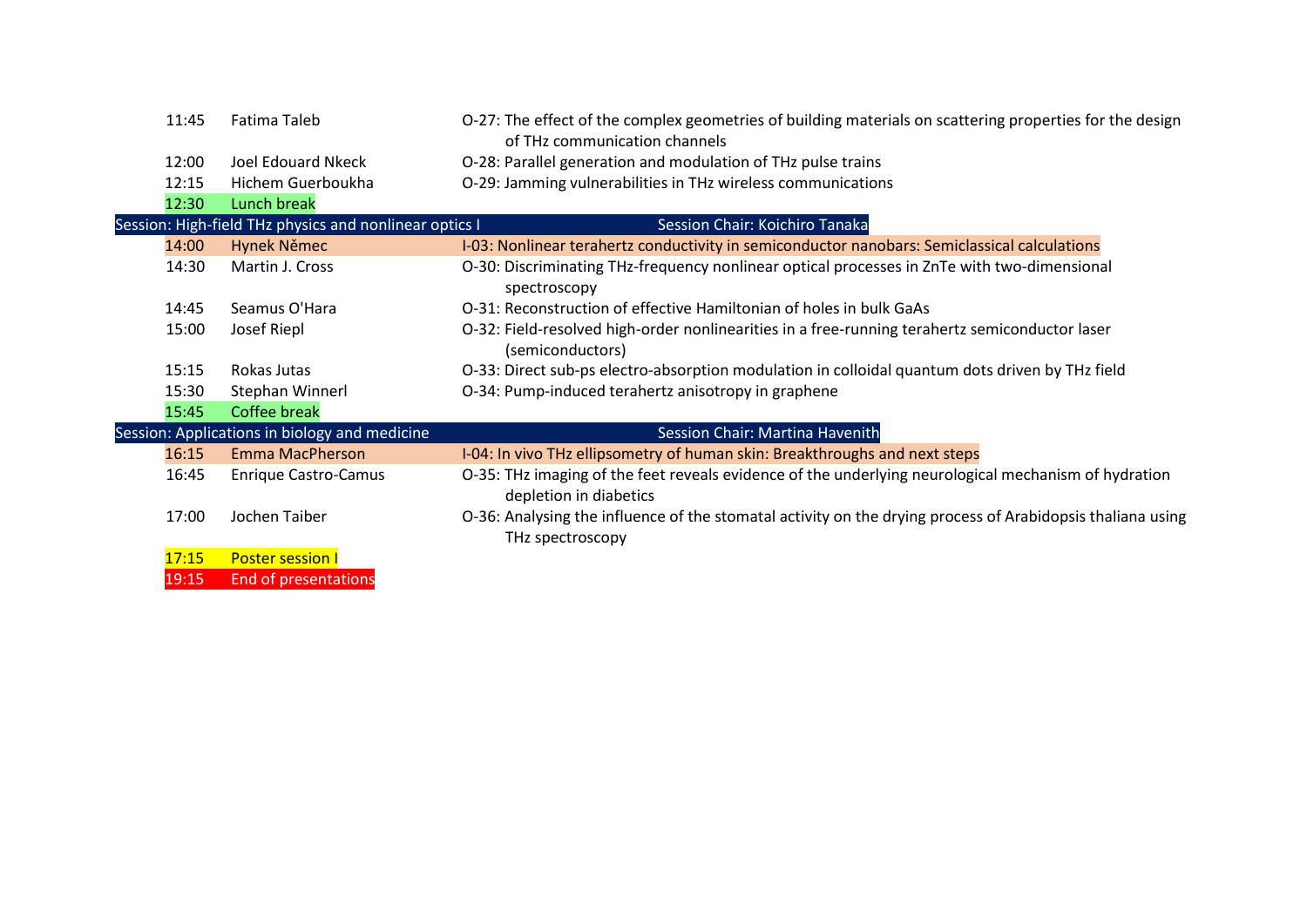## Wednesday 22 June

|                               | Session: Quantum phenomena and particle acceleration | <b>Session Chair: Tobias Kampfrath</b>                                                                                              |
|-------------------------------|------------------------------------------------------|-------------------------------------------------------------------------------------------------------------------------------------|
| 9:00                          | <b>Matthias Hoffmann</b>                             | I-05: Characterization and manipulation of relativistic electron bunches using THz pulses                                           |
| 9:30                          | Steven Jamison                                       | O-37: THz driven acceleration and dechirping of 35 MeV electron beams                                                               |
| 9:45                          | Malte L. Welsch                                      | O-38: Light emission from gases and liquids excited by THz-driven field-emitted electrons                                           |
| 10:00                         | Sándor Kollarics                                     | O-39: Masing of nitrogen-vacancy centers in the THz regime                                                                          |
| 10:15                         | Michael Horbury                                      | O-40: Liquid-crystal-based optics for use at THz-QCL frequencies                                                                    |
| 10:30                         | <b>Coffee break</b>                                  |                                                                                                                                     |
| 10:45                         | <b>Poster session II</b>                             |                                                                                                                                     |
| 12:45                         | <b>Lunch break</b>                                   |                                                                                                                                     |
| Session: THz spectroscopy III |                                                      | <b>Session Chair: Daniel Mittleman</b>                                                                                              |
| 14:15                         | Kirill Vasin                                         | O-41: Microscopic theory of the THz modes and their nonreciprocal directional dichroism in the<br>antiferromagnet Fe2Mo3O8          |
| 14:30                         | Konstantin Warawa                                    | O-42: Combined analysis of amplitude and phase modes in a quasi-one-dimensional charge density wave<br>system up to 7 THz           |
| 14:45                         | Megan Nielson                                        | O-43: Pump-pulse activation of anharmonic coupling in CdWO <sub>4</sub>                                                             |
| 15:00                         | <b>Matthias Runge</b>                                | O-44: Few-cycle THz pulses from intersubband shift currents in asymmetric AlGaAs quantum wells                                      |
| 15:15                         | Tinkara Troha                                        | O-45: Ultrafast long-distance electron-hole plasma expansion in GaAs mediated by stimulated emission<br>and reabsorption of photons |
| 15:30                         | <b>Coffee break</b>                                  |                                                                                                                                     |
|                               | Session: Near-field microscopy and nanoscopy I       | <b>Session Chair: David Cooke</b>                                                                                                   |
| 16:00                         | <b>Melanie Müller</b>                                | I-06: Phase-resolved THz bias sampling and its application for ultrafast scanning tunneling microscopy                              |
| 16:30                         | Valentino Pistore                                    | O-46: Hyperspectral near-field nanoscopy with THz frequency combs                                                                   |
| 16:45                         | Carmen Roelcke                                       | O-47: Quantitative sampling of THz waveforms on atomic scales                                                                       |
| 17:00                         | Angela Pizzuto                                       | O-48: Nonlocal laser THz emission microscopy                                                                                        |
| 17:15                         | Andrei Luferau                                       | O-49: Time-resolved nanospectroscopy on Si-doped GaAs-InGaAs core-shell nanowires                                                   |
| 17:30                         | Eva Arianna Aurelia Pogna                            | O-50: THz near-field nanoscopy of hyperbolic phonon-polaritons hybridized with Dirac plasmons in<br>topological insulators          |
| 17:45                         | <b>End of presentations</b>                          |                                                                                                                                     |
| 19:30                         | Conference dinner                                    |                                                                                                                                     |